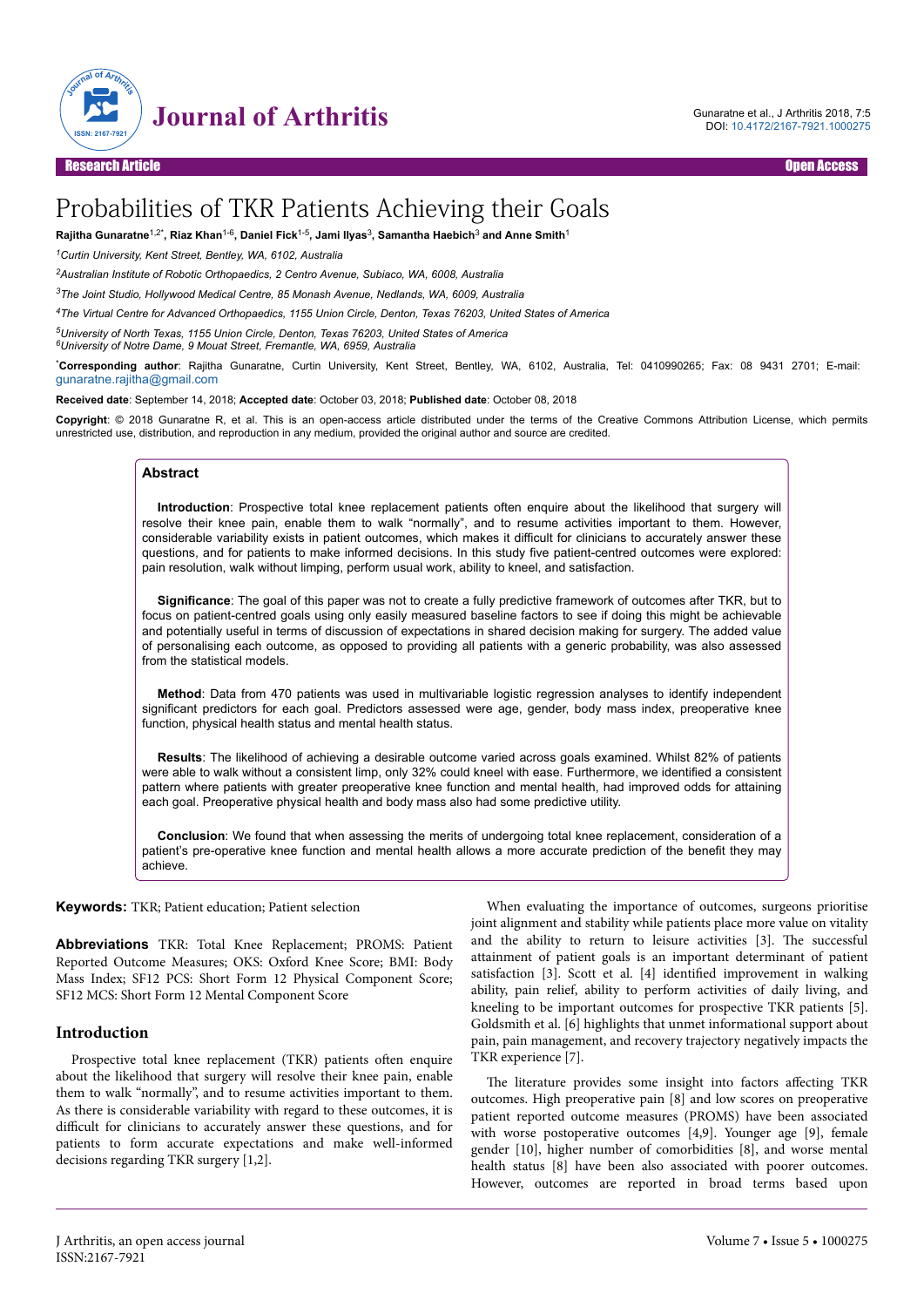multidimensional functional scales. Нere is little in the literature with regards to the predictive utility for specific functional activities.

This study aimed to identify predictors for five patient-centred goals one year following TKR. A set of easily measured preoperative factors was investigated to quantify the likelihood of each goal being achieved. This information could assist in personalising and improving the accuracy of education delivered at the initial orthopaedic consultation, promote more realistic expectations being set, and ultimately improve patient satisfaction.

# **Patients and Methods**

## **Patients**

This study was approved by our institutional ethical review committee. Нe data of consecutive patients undergoing unilateral primary total knee replacement between September 2009 and September 2015, was extracted from a prospective database of two surgeons with 10-15 years' experience in performing TKR. All patients followed a standardised pathway of care at one institution. Selection was not biased by age, aetiology, implant model or fixation. The preferred surgical approach was medial parapatellar. Exclusion criterion was failure to provide preoperative PROM data.

#### **Selection of important goals**

The first author reviewed the literature to identify goals important to TKR patients, and then discussed these with an expert clinical panel consisting of two surgeons and two physiotherapists, each with over 15 years' experience. Oxford Knee Score (OKS) and satisfaction were routinely captured on the prospective database, and important goals were identified from the available items in the OKS [5]. The five goals selected for investigation were: (i) experiences very mild or no knee pain, (ii) has no limp or limps just at first, (iii) has little or no pain interference with usual work, (iv) can kneel with little or no difficulty, and (v) reports being satisfied or very satisfied with their TKR outcome overall. Satisfaction level was established via a five point Likert scale. The desirable responses (e.g. very satisfied and satisfied) were combined and given a binary value for statistical analyses.

#### **Selection of predictive variables**

Exploring the available literature identified preoperative variables known to influence postoperative TKR outcomes. The panel considered only variables that could easily be obtained preoperatively during a consultation and selected six variables to investigate. Нese were age, gender, body mass index (BMI), preoperative knee function, physical health status and mental health status. Age on the day of the operation was measured in years. Gender was identified as male or female. BMI was calculated from weight and height. Knee function was assessed using the 12-item OKS, and scored whereby 48 represents the best possible outcome [5]. Health status was assessed via the validated multipurpose self-reported Short Form 12, which gives a physical component score (SF12 PCS) and mental component score (SF12 MCS) [11].

#### **Statistical analysis**

Univariate logistic regression analysis was undertaken to obtain unadjusted odds ratios and associated 95% confidence intervals and pvalues for each potential baseline predictor. Нen, multivariate logistic regression analyses were conducted for each of the five binary goals. Initially, this included all variables significant at  $p<0.10$  on univariate analysis. Then, those variables not significant in the multivariate model at  $p<0.05$  were dropped after confirming the absence of confounding effects of the deleted variable by ensuring retained parameter estimates did not change by more than 20% [12]. Нe final models retained only variables significant at  $p<0.05$ .

Model fit was assessed by Nagelkerke's  $R^2$ , which although not analogous to proportion of variance explained in linear regression, is indicative of the model's improvement in prediction over a null model with no predictors. Values range from 0 to 1, with higher values indicating better fit. Model discrimination was assessed by the area under the receiver operator curve (ROC), for which a value of 0.5 indicates that the model discriminates no better than chance and a value of one indicates that the model discriminates perfectly [13]. Residual diagnostics were examined to detect outlying covariate patterns with undue influence on the model. To assist clinical interpretation, predicted probabilities from the model are presented for various covariate patterns.

# **Results**

## **Sample**

The sample consisted of 470 unilateral TKR patients (46% male) with a mean age of 68 years (Table 1). One year following TKR, the percentage of patients who achieved a desirable outcome for each goal varied. The goal to have no limp or just at first was achieved by 82% of patients; however only 32% reported they could kneel without moderate difficulty. The probability for the cohort to achieve each goal is detailed in Table 2.

|                                   | Mean (SD)   |
|-----------------------------------|-------------|
| Age (years)                       | 67.7 (9.6)  |
| Body Mass Index (kg/m2)           | 31.2(5.8)   |
| Knee function (OKS)               | 21.5(7.8)   |
| Physical health status (SF12 PCS) | 32.0(7.7)   |
| Mental Health status (SF12 MCS)   | 49.3 (12.0) |

Table 1: Preoperative characteristics of participants (n=470).

| Goal                                           | %  |
|------------------------------------------------|----|
| Very mild or no pain                           | 67 |
| No limp or just at first                       | 82 |
| No or little pain interference with usual work | 77 |
| Little of no difficulty kneeling               | 32 |
| Satisfied or very satisfied                    | 79 |

Table 2: Percentage of patients achieving goals at 12 months.

#### **Predictors of goals**

Predictors of an increased (or decreased) likelihood of goal achievement also varied by across the five goals. Нe univariate and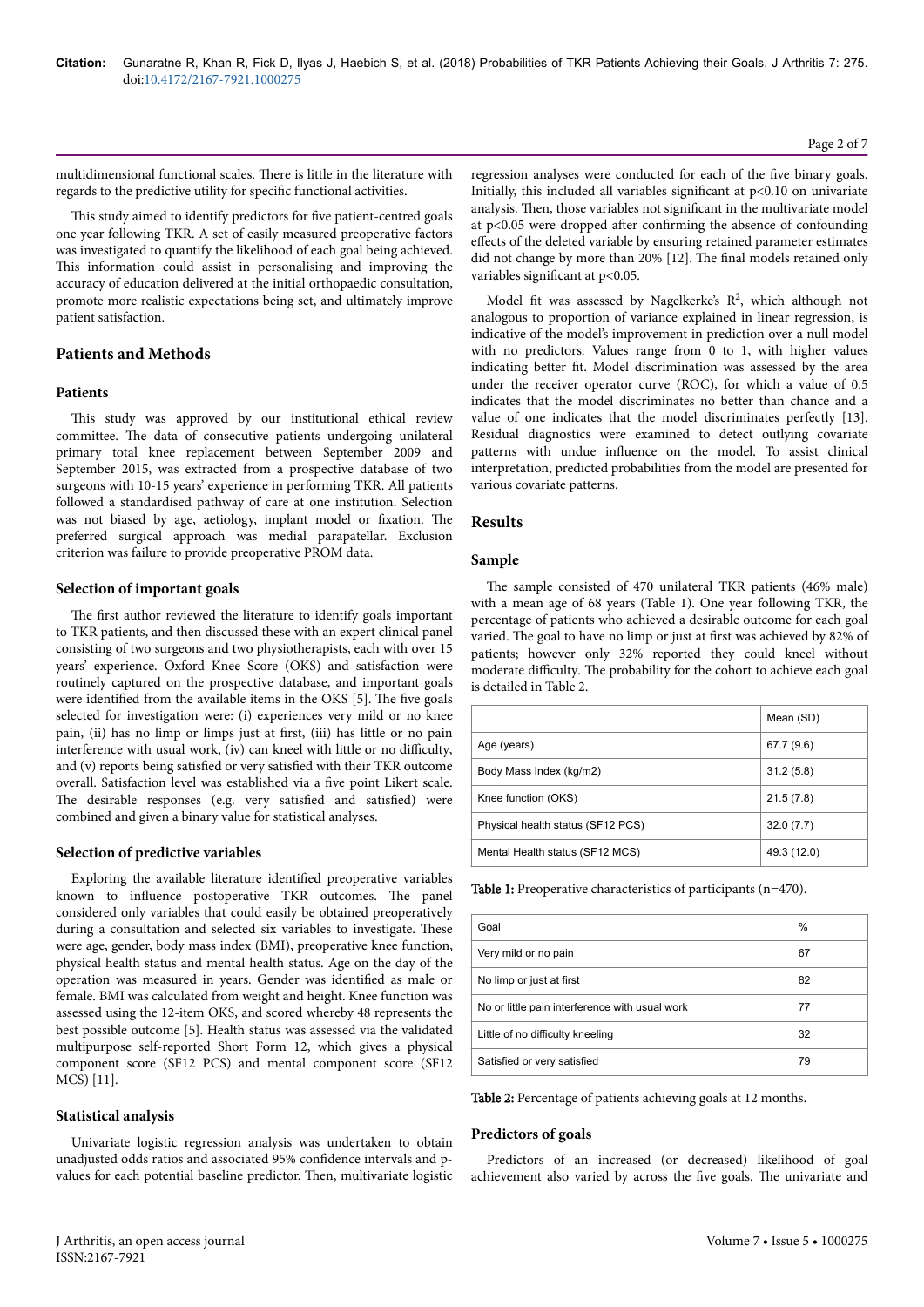# Page 3 of 7

multivariate predictors are listed in Table 3. Нe multivariate analyses can be interpreted using odd ratios. For example, for each one-point increase in SF12 MCS and OKS, the odds of reporting 'mild or no pain' at one year increased by 2% and 3% respectively. For each one-point increase in OKS, it was estimated that the odds of reporting 'no limp or just at first' increased by 10%. For each one-point increase in OKS, SF12 PCS and SF12 MCS, it was estimated that the odds of reporting 'little or no interference with usual work' increased by 7%, 4% and 5% respectively. For each one-point increase in BMI, it was estimated that the odds of reporting "kneeling with little or no difficulty" decreased

by 5% and for each one-point increase in SF12 MCS and OKS, it was estimated that the odds of achieving this outcome increased by 3% and 6% respectively. Lastly, for each one-point increase in SF12 MCS, it was estimated that the odds of a patient being "satisfied" increased by 3%.

Common predictors of TKR goal achievement were preoperative knee function (OKS) and mental health status (SF12 MCS). Better Oxford knee scores positively influenced all outcomes except satisfaction (p<0.001). Better Short-form 12 mental health status positively impacted all outcomes except limping (p<0.001).

|                              | <b>Univariate OR</b><br>(95% CI), p |         | <b>Mutivariate OR</b><br>(95% CI), p                       |                                             | Nagelkerk<br>e's R <sup>2</sup> | <b>ROC AUC</b> | Pr (at 1SD below<br>mean<br>for<br>all<br>predictorsa) | 1SD<br>Pr<br>(at<br>above mean for<br>all predictorsa) |
|------------------------------|-------------------------------------|---------|------------------------------------------------------------|---------------------------------------------|---------------------------------|----------------|--------------------------------------------------------|--------------------------------------------------------|
|                              | OR (95% CI)                         | p       | OR (95% CI)                                                | p                                           |                                 |                |                                                        |                                                        |
|                              |                                     |         | Goal 1: Experiences very mild or no knee pain              |                                             |                                 |                |                                                        |                                                        |
| Male sex                     | 1.08 (0.74-1.59)                    | 0.691   |                                                            |                                             |                                 |                |                                                        |                                                        |
| Age (yrs)                    | $1.02(1.00-1.04)$                   | 0.11    |                                                            |                                             |                                 |                |                                                        |                                                        |
| BMI                          | $1.00(0.96-1.03)$                   | 0.893   |                                                            |                                             |                                 |                |                                                        |                                                        |
| SF12 PCS                     | $1.03(1.00-1.05)$                   | 0.051   |                                                            |                                             |                                 |                |                                                        |                                                        |
| SF12 MCS                     | $1.03(1.01-1.05)$                   | < 0.001 | $1.02(1.00-1.04)$                                          | 0.012                                       |                                 |                |                                                        |                                                        |
| <b>OKS</b>                   | 1.05 (1.02-1.08)                    | < 0.001 | 1.03 (1.01-1.06)                                           | 0.017                                       |                                 |                |                                                        |                                                        |
| Model fit/<br>discrimination |                                     |         |                                                            |                                             | 0.059                           | 0.623          | 0.54                                                   | 0.78                                                   |
|                              |                                     |         |                                                            | Goal 2: Has no limp or limps just at first  |                                 |                |                                                        |                                                        |
| Male sex                     | $0.90(0.57 - 1.44)$                 | 0.663   |                                                            |                                             |                                 |                |                                                        |                                                        |
| Age (yrs)                    | $1.02(1.00-1.05)$                   | 0.092   |                                                            |                                             |                                 |                |                                                        |                                                        |
| <b>BMI</b>                   | 1.01 (0.96-1.05)                    | 0.812   |                                                            |                                             |                                 |                |                                                        |                                                        |
| SF12 PCS                     | $1.05(1.01-1.09)$                   | 0.007   |                                                            |                                             |                                 |                |                                                        |                                                        |
| SF12 MCS                     | 1.04 (1.02-1.06)                    | < 0.001 |                                                            |                                             |                                 |                |                                                        |                                                        |
| OKS                          | $1.10(1.06-1.14)$                   | < 0.001 | $1.10(1.06-1.14)$                                          | < 0.001                                     |                                 |                |                                                        |                                                        |
| Model fit/<br>discrimination |                                     |         |                                                            |                                             | 0.101                           | 0.686          | 0.72                                                   | 0.91                                                   |
|                              |                                     |         | Goal 3: Has little or no pain interference with usual work |                                             |                                 |                |                                                        |                                                        |
| Male sex                     | $1.39(0.90-2.14)$                   | 0.139   |                                                            |                                             |                                 |                |                                                        |                                                        |
| Age (years)                  | 1.01 (0.99-1.04)                    | 0.223   |                                                            |                                             |                                 |                |                                                        |                                                        |
| <b>BMI</b>                   | $1.00(0.97-1.04)$                   | 0.827   |                                                            |                                             |                                 |                |                                                        |                                                        |
| SF12 PCS                     | $1.08(1.05-1.12)$                   | < 0.001 | $1.07(1.02 - 1.12)$                                        | 0.003                                       |                                 |                |                                                        |                                                        |
| SF12 MCS                     | $1.05(1.07-1.15)$                   | < 0.001 | 1.04 (1.02-1.06)                                           | 0.001                                       |                                 |                |                                                        |                                                        |
| OKS                          | $1.11(1.07-1.15)$                   | < 0.001 | $1.05(1.01-1.10)$                                          | 0.015                                       |                                 |                |                                                        |                                                        |
| Model fit/<br>discrimination |                                     |         |                                                            |                                             | 0.189                           | 0.74           | 0.5                                                    | 0.95                                                   |
|                              |                                     |         |                                                            | Goal 4: Kneels with little or no difficulty |                                 |                |                                                        |                                                        |
| Male sex                     | 1.56 (1.05-2.30)                    | 0.026   |                                                            |                                             |                                 |                |                                                        |                                                        |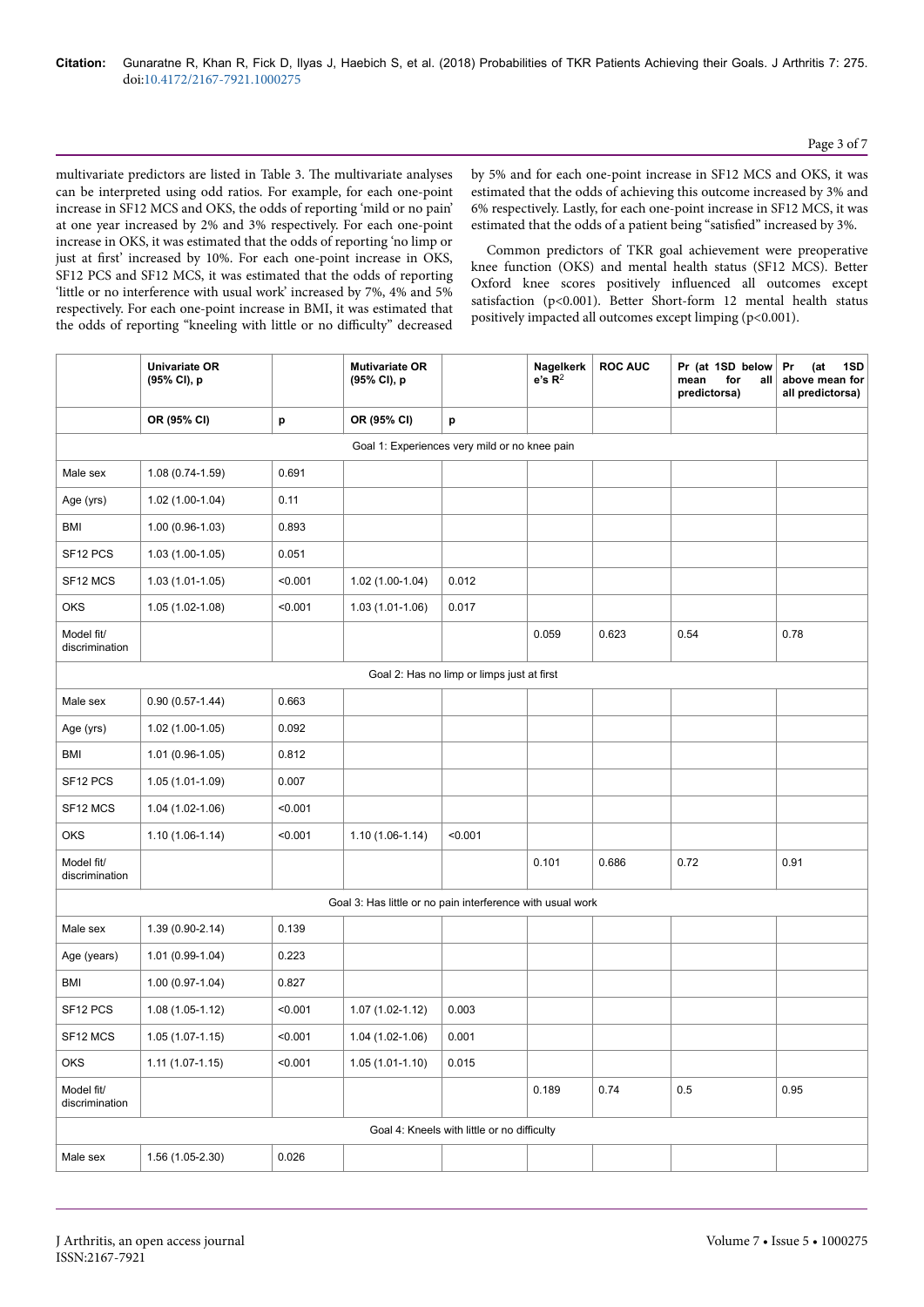Page 4 of 7

| Age (years)                  | $1.00(0.98-1.02)$ | 0.865   |                                                                 |         |       |       |      |      |
|------------------------------|-------------------|---------|-----------------------------------------------------------------|---------|-------|-------|------|------|
| <b>BMI</b>                   | $0.93(0.90-0.97)$ | < 0.001 | $0.95(0.91-0.99)$                                               | 0.011   |       |       |      |      |
| SF <sub>12</sub> PCS         | $1.06(1.03-1.09)$ | < 0.001 |                                                                 |         |       |       |      |      |
| SF <sub>12</sub> MCS         | $1.04(1.03-1.06)$ | < 0.001 | $1.03(1.01-1.05)$                                               | 0.002   |       |       |      |      |
| <b>OKS</b>                   | $1.07(1.05-1.10)$ | < 0.001 | $1.06(1.03-1.09)$                                               | < 0.001 |       |       |      |      |
| Model fit/<br>discrimination |                   |         |                                                                 |         | 0.144 | 0.691 | 0.12 | 0.56 |
|                              |                   |         | Goal 5: Is satisfied or very satisfied with TKR surgery outcome |         |       |       |      |      |
| Male sex                     | $0.83(0.53-1.31)$ | 0.418   |                                                                 |         |       |       |      |      |
| Age (years)                  | $1.00(0.98-1.03)$ | 0.848   |                                                                 |         |       |       |      |      |
| <b>BMI</b>                   | $1.00(0.96-1.04)$ | 0.932   |                                                                 |         |       |       |      |      |
| SF <sub>12</sub> PCS         | $1.01(0.98-1.04)$ | 0.638   |                                                                 |         |       |       |      |      |
| SF12 MCS                     | $1.03(1.01-1.05)$ | 0.001   | $1.03(1.01-1.05)$                                               | 0.001   |       |       |      |      |
| OKS                          | $1.04(1.01-1.08)$ | 0.006   |                                                                 |         |       |       |      |      |
| Model fit/<br>discrimination |                   |         |                                                                 |         | 0.04  | 0.61  | 0.72 | 0.85 |

SF12 MCS: Short from 12 Mental Component Summary Score, SF12 PCS: Short from 12 Physical Component Summary Score, BMI: Body Mass Index Pr: probability of positive outcome exception is BMI where 1SD below mean is more favourable, and combined with 1SD above men for OKS and SF12 MCS

Table 3: Results of univariate and multivariate logistic regression models for each outcome at 12 months.

#### **Personalising predictions**

Model fit and discrimination, calculated by the Nagelkerke's  $R^2$ value and AUC, is presented in Table 3. Нe added value of "personalising" the probabilities using the predictive variables was greatest for the goal to have no or little pain interference with usual work ( $\mathbb{R}^2$  0.189, AUC 0.740). Being one standard deviation above the mean as opposed to one standard deviation below on all three predictor variables (OKS, SF12 MCS and PCS) improved the goal achievement likelihood by 45% from 50% to 95% suggesting providing personalised predictions for this goal would be clinically useful. Without "personalising" by accounting for baseline status, the predicted probability for any patient for this goal reduces to the population proportion achieving this outcome of 77% (Table 2).

In contrast, the logistic regression model for the goal to be 'Satisfied' had the lowest  $R^2$  value (0.04) and the lowest AUC (0.610), meaning personalised prediction for this goal is the least clinically useful. Нe probability of being satisfied only varied from 0.72 to 0.85 for those patients one standard deviation below/above the mean respectively on the one significant predictor SF12 MCS.

#### **Discussion**

Current methods for setting goals and expectation require clinicians to be well versed in the orthopaedic literature pertaining to past and emerging outcome reporting, and to compliment this with the knowledge they derive from observing progress of their own patients. Attention should be given to outcomes which patients deem important and on which they base their satisfaction. Presenting the likelihood of being able to easily perform key activities is a meaningful way to educate patients in terms that they can easily comprehend

This discussion firstly examines the probability of attaining a desirable outcome, and then explores the relative merits of further "personalising" these probabilities using identified predictors.

#### **Generalised goal achievement probabilities**

Our examination of a unilateral TKR cohort found 67% experienced good pain relief at one year, whereas 33% reported pain levels as mild, moderate or severe. This matches findings of Parvizi et al. [13] who reported that 33% of TKRs had lingering pain. Similarly, O'Brien et al. [9] found 25.8% of TKR patients reported moderate or severe pain at three months postoperatively.

A clear majority (82%) of our cohort was able to walk without a limp. Gait studies have identified that after TKR patients walk more slowly with asymmetrical support moments [14]. Whilst improvements occur following surgery, it is difficult to determine whether gait can be defined as normal, and a significant gap is noted in the literature regarding the prevalence of limping following TKR. However, the question "When will I walk normally?" was identified as being amongst the top four concerns for surgical candidates before TKR (14).

The goal to experience minimal interference with usual or household work was achieved by 77% of patients. In comparison, more than 30% of patients in the Parvizi et al. [13] cohort had some impairment with daily activities. A likely explanation lies in the line of questioning in this study, which encompassed difficulty in getting in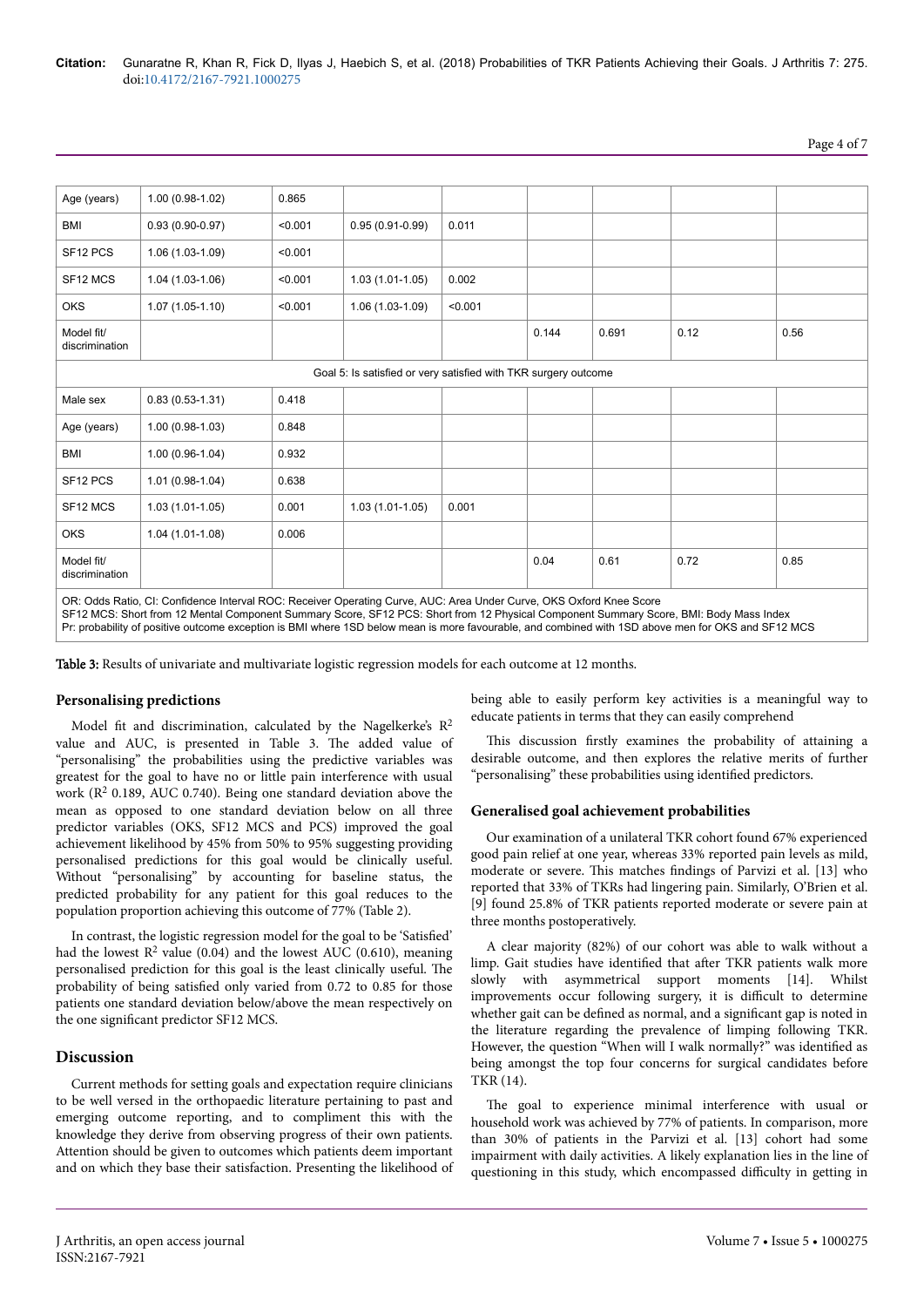and out of a car (38%), getting up and down from a chair (31%), and climbing up and down stairs (54%).

Kneeling is an important function required for many activities. Inability to kneel after knee surgery is a frequent cause of dissatisfaction [15]. Almost a third (32%) of the cohort examined reported being able to kneel with relative ease. While this percentage appears low, it encompasses only those able to perform the task easily or with just a little difficulty, as distinct from those who can kneel but find it moderately or extremely difficult. Most studies report ability verses inability to kneel [16]. Schai et al. [17] found that fear of harming the prosthesis and lack of information prevented kneeling in 49% of patients. Hassabella et al. [18] studied 38 TKRs and 47% had a perceived inability to kneel, whereas when attempted, only 24% were unable to perform the task. Interestingly, a study by White et al. [19] showed that 72% of patients were able to kneel after a targeted education program.

The majority (79%) of our cohort was either satisfied or very satisfied. This prevalence is consistent with rates reported in the literature [7,20,21]. High BMI has been linked with poor satisfaction [22], however ours and other studies show no association [23].

#### **Personalising probabilities based on Predictors**

When looking to "personalise'' the probability of achieving a desired goal, preoperative OKS and mental health status were the two most predictive variables, and these findings are consistent with the literature. Preoperative knee pain and function strongly influenced the probability that a desirable surgical outcome would be achieved in all of the patient-centred goals we investigated, excepting satisfaction in the multivariate analysis. A plausible explanation for the association with preoperative OKS may involve pain centralisation and disuse atrophy that are associated with chronic disease and lower physical functioning. This pain and disability persist despite an anatomically well-aligned TKR [24].

Preoperative mental health status (SF12 MCS) was significantly associated with all outcomes and was also the only variable predictive of satisfaction on multivariate analysis. This finding is supported by Brander et al. [25] who found preoperative anxiety and depression to be one of the strongest predictors of pain relief and patient satisfaction. Similarly, other researchers have found that arthroplasty patients with depression have higher postoperative pain scores and analgesia use [26], as well as worse subjective and objective outcomes measures [8]. These findings highlight a need to acknowledge the impact of mental health when educating and setting expectations for people considering TKR. Psychiatric illness is more prevalent in patients undergoing arthroplasty than the general population [27]; depression is common in patients with chronic musculoskeletal pain [28] and 23-26% of patients presenting for TKR have depression [29]. Нe World Health Organisation has predicted that by 2030, depression will continue to rise and account for the highest level of disability conferred to any physical or mental disorder in the world [30]. It is important to note, however that SF12 is a measure of mental wellbeing and is not diagnostic for a mental health disorder. Mental health can encompass not only affective factors but also cognitive factors like fear, self-efficacy and illness perceptions. Нese perceptions have also been found to be important prognostic factors for pain and disability in knee osteoarthritis [31,32].

Physical health status before surgery predicted achieving 'little or no pain interference with usual household tasks'. Physically able

individuals are more likely to get better outcomes and conversely, those less physically able, may be deconditioned, limited by other jointrelated problems, or simply follow habitual patterns, and so may not achieve the same post-operative benefit.

Lastly, we also found BMI to predict the goal of kneeling. A link with BMI and kneeling ability after TKR has not been reported in the orthopaedic literature to our knowledge, however a study of an older adult population by Dowd and Zajacova found that obese individuals were twice as likely to report severe limitations in stooping, crouching or kneeling than those of a normal BMI range [33]. In contrast to our multivariate analyses, Hassabella et al. [19] reported kneeling ability after TKR in men to be significantly better than in women ( $p$ <0.001).

Gender and age were predictive on univariate analyses, but did not add value to the multivariate models and would appear less helpful when tailoring expectations for TKRs. This reflects inconsistencies found in the literature whereby some studies show older patients and females to have better outcomes [25], while other studies have shown that younger patients [4,33] and males fare better [10,19].

A limitation of our study is that the outcomes selected by our panel likely do not comprehensively cover all goals that might be important to patients. Also, the definition of each goal may not precisely reflect patients' aims. Similarly, the study may not have captured all predictive variables. Co-morbidities [8,34], sociodemographic factors [30] and level of preoperative pain have been noted to influence overall TKR functional scores. Co-morbidities and sociodemographic factors were not included because of the difficultly to grade these quickly within an initial consult. Pain level was not included specifically since this was encompassed within the OKS. We also relied on subjective reporting which may not accurately reflect the true attainment of the goals studied. Нere is a tendency for patients with more optimistic expectations to report postoperatively that these were poorly met [35]. Several researchers have showed differences between the perceived and actual ability to kneel after total knee arthroplasty [17,19,36]. Conversely, post-operative responses may be overstated, in an attempt to please the surgeon. Mancuso et al. [37] found increased age and poorer pre-operative functional ability to be associated with higher pre-operative expectations. Lastly, our use of historical data from two surgeons may not extrapolate to future outcomes or different geographic communities.

A strength of our study is in the examination of patient-centred factors using prospectively collected data. We explored both the average probability of reaching a goal, as well as variables that can attune the expectations for individuals or a categorised group (such as low verses high preoperative function). Further "personalising" patient expectations was found worthwhile for some outcomes but not for others. In particular, personalising the likelihood of satisfaction was not very useful, in terms of the predictors we investigated.

In contrast, existing nomograms are usually based on 'responder' criteria based on change on self-reported pain and function questionnaires. Whilst these can be helpful for surgeons [38], concepts such as risk and probability are often difficult for patients and the general public to understand and relate to personally. Нe way in which personalised probabilities are quantified, communicated and evaluated should be the subject of further investigation.

The goal of this paper was not to create a fully predictive framework of outcomes after TKR, but to focus on the prediction of patientcentred goals using only easily measured baseline factors to see if doing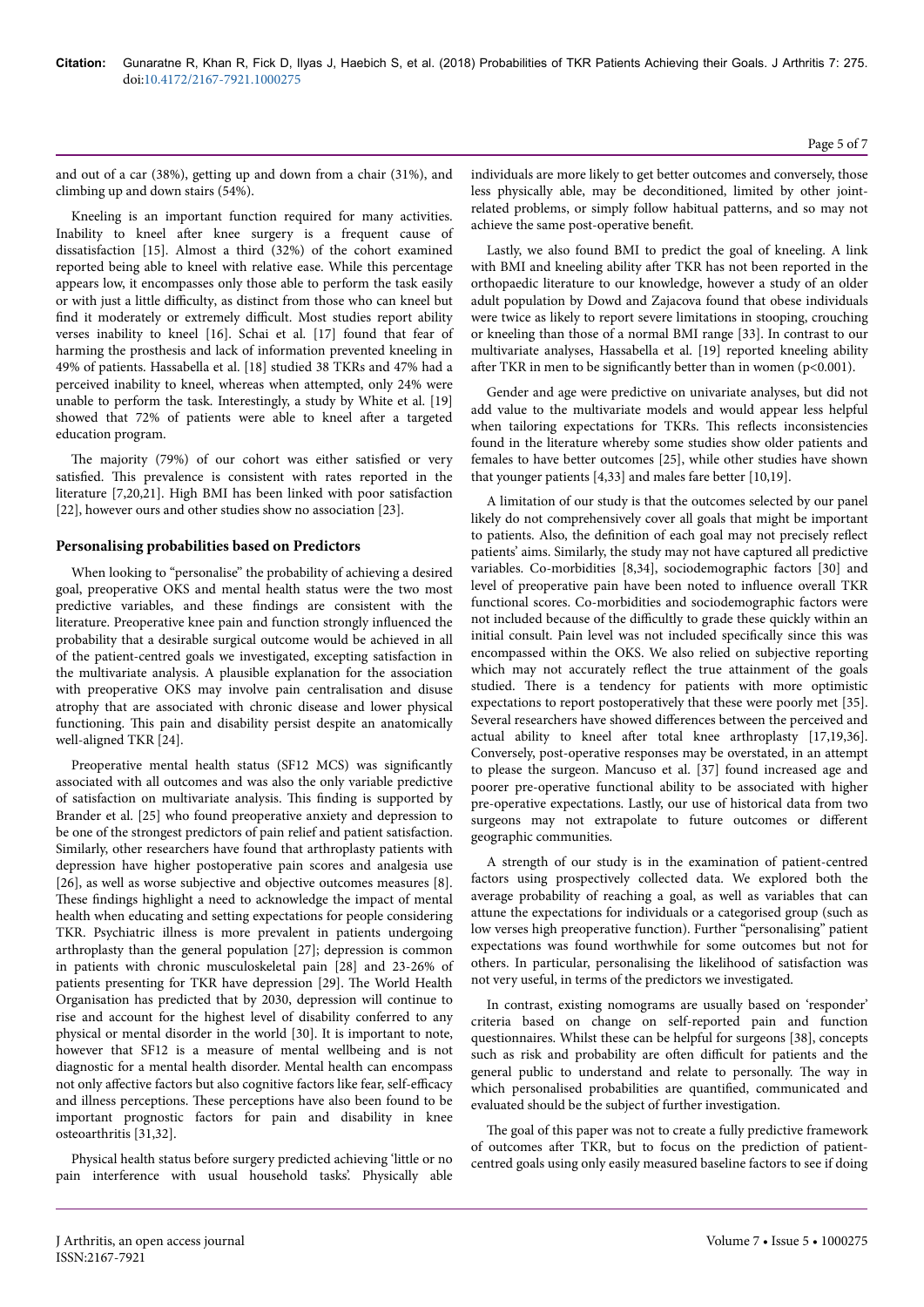this might be achievable and potentially useful in terms of discussion of expectations in shared decision making for surgery.

# **Conclusion**

This novel study identifies the probability that TKR patients will achieve a desirable outcome for five specific goals. Six easily assessable preoperative measures are also investigated to determine their utility as personalised predictors for use in shared decision-making. Patients' preoperative knee function and mental health scores were shown to best predict patient-centric goals at one-year following TKR surgery. Our results are likely to improve quality of patient education, help set more accurate patient expectations, and in turn increase overall satisfaction for prospective TKR patients.

# **Compliance with Ethical Standards**

Conflict of Interest: The authors declare that they have no conflict of interest.

Funding: There is no funding source.

Ethics approval: Yes

## **References**

- 1. [Hamilton D, Henderson GR, Gaston P, MacDonald D, Howie C, et al.](https://doi.org/10.1136/postgradmedj-2011-130715) [\(2012\) Comparative outcomes of total hip and knee arthroplasty: a](https://doi.org/10.1136/postgradmedj-2011-130715) [prospective cohort study. Postgrad Med J 88: 627-631.](https://doi.org/10.1136/postgradmedj-2011-130715)
- 2. [Noble PC, Conditt MA, Cook KF, Mathis KB \(2006\)](https://doi.org/10.1097/01.blo.0000238825.63648.1e) Нe John Insall Award: patient expectations affect [satisfaction with total knee](https://doi.org/10.1097/01.blo.0000238825.63648.1e) [arthroplasty. Clin Orthop Relat Res 452: 35-43.](https://doi.org/10.1097/01.blo.0000238825.63648.1e)
- 3. [Janse AJ, Gemke RJ, Uiterwaal CS, van der Tweel I, Kimpen JL, et al.](https://doi.org/10.1016/j.jclinepi.2003.11.013) [\(2004\) Quality of life: patients and doctors don't always agree: a meta](https://doi.org/10.1016/j.jclinepi.2003.11.013)[analysis. J Clin Epidemiol 57: 653-661.](https://doi.org/10.1016/j.jclinepi.2003.11.013)
- [Scott CEH, Bugler KE, Clement ND, MacDonald D, Howie CR, et al.](https://doi.org/10.1302/0301-620X.94B7.28219) [\(2012\) Patient expectations of arthroplasty of the hip and knee. J Bone](https://doi.org/10.1302/0301-620X.94B7.28219) [Joint Surg Br 94: 974-981.](https://doi.org/10.1302/0301-620X.94B7.28219)
- 5. [Dawson J, Fitzpatrick R, Murray D, Carr A \(1998\) Questionnaire on the](https://www.ncbi.nlm.nih.gov/pubmed/9460955) [perceptions of patients about total knee replacement. J Bone Joint Surg Br](https://www.ncbi.nlm.nih.gov/pubmed/9460955) [80: 63-69.](https://www.ncbi.nlm.nih.gov/pubmed/9460955)
- 6. [Goldsmith LJ, Suryaprakash N, Randall E, Shum J, MacDonald V, et al.](https://dx.doi.org/10.1186%2Fs12891-017-1474-8) (2017) Нe [importance of informational, clinical and personal support in](https://dx.doi.org/10.1186%2Fs12891-017-1474-8) [patient experience with total knee replacement: a qualitative](https://dx.doi.org/10.1186%2Fs12891-017-1474-8) [investigation. BMC Musculoskelet Disord 18: 127.](https://dx.doi.org/10.1186%2Fs12891-017-1474-8)
- 7. [Scott CEH, Howie CR, MacDonald D, Biant LC \(2010\) Predicting](https://doi.org/10.1302/0301-620X.92B9.24394) [dissatisfaction following total knee replacement. J Bone Joint Surg Br 92:](https://doi.org/10.1302/0301-620X.92B9.24394) [1253-1258.](https://doi.org/10.1302/0301-620X.92B9.24394)
- 8. [Lingard EA KJ, Wright EA, Sledge CB \(2004\) Predicting the outcome of](https://www.ncbi.nlm.nih.gov/pubmed/15466726) [total knee arthroplasty. J Bone Joint Surg Am 86-A: 2179-2186.](https://www.ncbi.nlm.nih.gov/pubmed/15466726)
- 9. [O'Brien S BD, Doran E, Beverland DE \(2009\) Comparison of hip and](https://www.ncbi.nlm.nih.gov/pubmed/19309063) [knee arthroplasty outcomes at early and intermediate follow-up.](https://www.ncbi.nlm.nih.gov/pubmed/19309063) [Orthopedics 32: 170-176.](https://www.ncbi.nlm.nih.gov/pubmed/19309063)
- 10. [Bonnin MP, Basiglini L, Archbold HA \(2011\) What are the factors of](https://doi.org/10.1007/s00167-011-1549-2) residual pain after [uncomplicated TKA? Knee Surg Sports Traumatol](https://doi.org/10.1007/s00167-011-1549-2) [Arthrosc 19: 1411-1417.](https://doi.org/10.1007/s00167-011-1549-2)
- 11. Brazier J, Roberts J (2004) Нe [estimation of a preference-based measure](https://www.ncbi.nlm.nih.gov/pubmed/15319610) [of health from the SF-12. Med Care 42: 851-859.](https://www.ncbi.nlm.nih.gov/pubmed/15319610)
- 12. Hosmer DW, Lemeshow S (2000) Applied logistic regression. Wiley, New York.
- 13. [Parvizi J, Nunley RM, Berend KR, Lombardi AV Jr, Ruh EL, et al. \(2014\)](https://doi.org/10.1007/s11999-013-3229-7) [High level of residual symptoms in young patients](https://doi.org/10.1007/s11999-013-3229-7) after total knee [arthroplasty. Clin Orthop Relat Res 472: 133-137.](https://doi.org/10.1007/s11999-013-3229-7)
- 14. [Yoshida Y, Mizner R, Ramsey DK, Snyder-Mackler L \(2008\) Examining](https://doi.org/10.1016/j.clinbiomech.2007.10.008) [outcomes from total knee arthroplasty and the relationship between](https://doi.org/10.1016/j.clinbiomech.2007.10.008)

[quadriceps strength and knee function over time. Clin Biomech 23:](https://doi.org/10.1016/j.clinbiomech.2007.10.008) [320-328.](https://doi.org/10.1016/j.clinbiomech.2007.10.008)

- 15. [Macario A, Schilling P, Rubio R, Bhalla A, Goodman S \(2003\) What](https://doi.org/10.1186/1472-6963-3-11) [questions do patients undergoing lower extremity joint replacement](https://doi.org/10.1186/1472-6963-3-11) [surgery have? BMC Health Serv Res 3: 11.](https://doi.org/10.1186/1472-6963-3-11)
- 16. [Wilkens KJ, Duong LV, McGarry MH, Kim WC, Lee TQ \(2007\)](https://doi.org/10.2106/JBJS.E.01201) Biomechanical effects of kneeling after [total knee arthroplasty. J Bone](https://doi.org/10.2106/JBJS.E.01201) [Joint Surg Am 89: 2745-2751.](https://doi.org/10.2106/JBJS.E.01201)
- 17. [Schai PA, Gibbon AJ, Scott RD \(1999\) Kneeling ability](https://www.ncbi.nlm.nih.gov/pubmed/10546615) after total knee [arthroplasty. Perception and reality. Clin Orthop Relat Res 367: 195-200.](https://www.ncbi.nlm.nih.gov/pubmed/10546615)
- 18. [Hassaballa M, Porteous A, Newman JH \(2004\) Observed kneeling ability](https://doi.org/10.1007/s00167-003-0376-5) after [total, unicompartmental and patellofemoral knee arthroplasty:](https://doi.org/10.1007/s00167-003-0376-5) [perception versus reality. Knee Surgery Sports Traumatology Arthroscopy](https://doi.org/10.1007/s00167-003-0376-5) [12: 136-139.](https://doi.org/10.1007/s00167-003-0376-5)
- 19. [White L, Stockwell T, Hartnell N, Hennessy M, Mullan J \(2016\) Factors](https://dx.doi.org/10.1007%2Fs10195-016-0411-1) [preventing kneeling in a group of pre-educated patients post total knee](https://dx.doi.org/10.1007%2Fs10195-016-0411-1) [arthroplasty. J Orthopaed Traumatol 17: 333-318.](https://dx.doi.org/10.1007%2Fs10195-016-0411-1)
- 20. [Baker PN VdMJ, Lewsey J, Gregg PJ \(2007\)](https://doi.org/10.1302/0301-620X.89B7.19091) Нe role of pain and function [in determining patient satisfaction](https://doi.org/10.1302/0301-620X.89B7.19091) after total knee replacement. J Bone [Joint Surg Br 7: 893-900.](https://doi.org/10.1302/0301-620X.89B7.19091)
- 21. [Nam D, Nunley RM, Barrack RL \(2014\) Patient dissatisfaction following](https://doi.org/10.1302/0301-620X.96B11.34152) [total knee replacement: a growing concern? Bone Joint J 96-B: 96-100.](https://doi.org/10.1302/0301-620X.96B11.34152)
- 22. [Fisher DA, Dierckman B, Watts MR, Davis K \(2007\) Looks good but feels](https://doi.org/10.1016/j.arth.2007.04.011) [bad: factors that contribute to poor results](https://doi.org/10.1016/j.arth.2007.04.011) after total knee arthroplasty. J [Arthroplasty 22: 39-42.](https://doi.org/10.1016/j.arth.2007.04.011)
- 23. [Judge A, Arden NK, Cooper C, Kassim Javaid M, Carr AJ, et al. \(2012\)](https://doi.org/10.1093/rheumatology/kes075) [Predictors of outcomes of total knee replacement surgery. Rheumatology](https://doi.org/10.1093/rheumatology/kes075) [\(Oxford\) 51: 1804-1813.](https://doi.org/10.1093/rheumatology/kes075)
- 24. [Arendt-Nielsen L, Nie H, Laursen MB, Laursen BS, Madeleine P, et al.](https://doi.org/10.1016/j.pain.2010.04.003) [\(2010\) Sensitization in patients with painful knee osteoarthritis. Pain 149:](https://doi.org/10.1016/j.pain.2010.04.003) [573-581.](https://doi.org/10.1016/j.pain.2010.04.003)
- 25. [Brander V, Gondek S, Martin E, Stulberg SD \(2007\) Pain and depression](https://doi.org/10.1097/BLO.0b013e318126c032) influence outcome 5 years after [knee replacement surgery. Clin Orthop](https://doi.org/10.1097/BLO.0b013e318126c032) [Relat Res 464: 21-26.](https://doi.org/10.1097/BLO.0b013e318126c032)
- [Rakel BA, Blodgett NP, Bridget Zimmerman M, Logsden-Sackett N,](https://doi.org/10.1016/j.pain.2012.06.021) [Clark C, et al. \(2012\) Predictors of postoperative movement and resting](https://doi.org/10.1016/j.pain.2012.06.021) [pain following total knee replacement. Pain 153: 2192-2203.](https://doi.org/10.1016/j.pain.2012.06.021)
- 27. [Browne JA, Sandberg BF, D'Apuzzo MR,](https://doi.org/10.1016/j.arth.2013.08.025) Novicoff WM (2014) Depression [Is Associated With Early Postoperative Outcomes Following Total Joint](https://doi.org/10.1016/j.arth.2013.08.025) [Arthroplasty: A Nationwide Database Study. J Arthroplasty 29: 481-483.](https://doi.org/10.1016/j.arth.2013.08.025)
- 28. [Magni G, Moreschi C, Rigatti-Luchini S, Merskey H \(1994\) Prospective](https://www.ncbi.nlm.nih.gov/pubmed/8022622) [study on the relationship between depressive symptoms and chronic](https://www.ncbi.nlm.nih.gov/pubmed/8022622) [musculoskeletal pain. Pain 56: 289-297.](https://www.ncbi.nlm.nih.gov/pubmed/8022622)
- 29. [Riddle DL, Wade JB, Jiranek WA \(2010\) Major Depression, Generalized](https://doi.org/10.1016/j.arth.2009.04.002) [Anxiety Disorder, and Panic Disorder in Patients Scheduled for Knee](https://doi.org/10.1016/j.arth.2009.04.002) [Arthroplasty. J Arthroplasty 25: 581-588.](https://doi.org/10.1016/j.arth.2009.04.002)
- 30. [Manicavasagar V \(2012\) A Review of depression diagnosis and](http://www.psychology.org.au/publications/inpsych/2012/february/manicavasagar/) [management.](http://www.psychology.org.au/publications/inpsych/2012/february/manicavasagar/)
- 31. [Erfani T, Keefe F, Bennell K, Chen J, Makovey J, et al. \(2015\)](http://dx.doi.org/10.4172/2161-1149.S6-005) [Psychological Factors and Pain Exacerbation in Knee Osteoarthritis: A](http://dx.doi.org/10.4172/2161-1149.S6-005) [Web Based Case-Crossover Study. Rheumatology \(Sunnyvale\) S6: 005.](http://dx.doi.org/10.4172/2161-1149.S6-005)
- 32. [Kittelson AJ, George SZ, Maluf KS, Stevens-Lapsley JE \(2014\) Future](https://doi.org/10.2522/ptj.20130256) [Directions in Painful Knee Osteoarthritis: Harnessing Complexity in a](https://doi.org/10.2522/ptj.20130256) [Heterogeneous Population. Phys](https://doi.org/10.2522/ptj.20130256) Ther 94: 422-432.
- 33. [Dowd JB, Zajacova A \(2015\) Long-term obesity and physical functioning](https://doi.org/10.1038/ijo.2014.150) [in older Americans. Int J Obes 39: 502–507.](https://doi.org/10.1038/ijo.2014.150)
- 34. [Escobar A, Quintana JM, Bilbao A, Azkarate J, Guenaga JI, et al. \(2007\)](https://doi.org/10.1093/rheumatology/kel184) Effect [of patient characteristics on reported outcomes](https://doi.org/10.1093/rheumatology/kel184) after total knee [replacement. Rheumatology \(Oxford\) 46: 112-119.](https://doi.org/10.1093/rheumatology/kel184)
- 35. [Mannion AF, Kämpfen S, Munzinger U, Kramers-de QI \(2009\)](https://dx.doi.org/10.1186%2Far2811) Нe role [of patient expectations in predicting outcome](https://dx.doi.org/10.1186%2Far2811) after total knee [arthroplasty. Arthritis Res](https://dx.doi.org/10.1186%2Far2811) Ther 11: R139.
- 36. [Palmer SH SC, Maguire J, Parish EN, Cross MJ \(2002\) Ability to knee](https://www.ncbi.nlm.nih.gov/pubmed/11922363) after [total knee replacement. J Bone Joint Surg Br 84: 220-222.](https://www.ncbi.nlm.nih.gov/pubmed/11922363)

Page 6 of 7